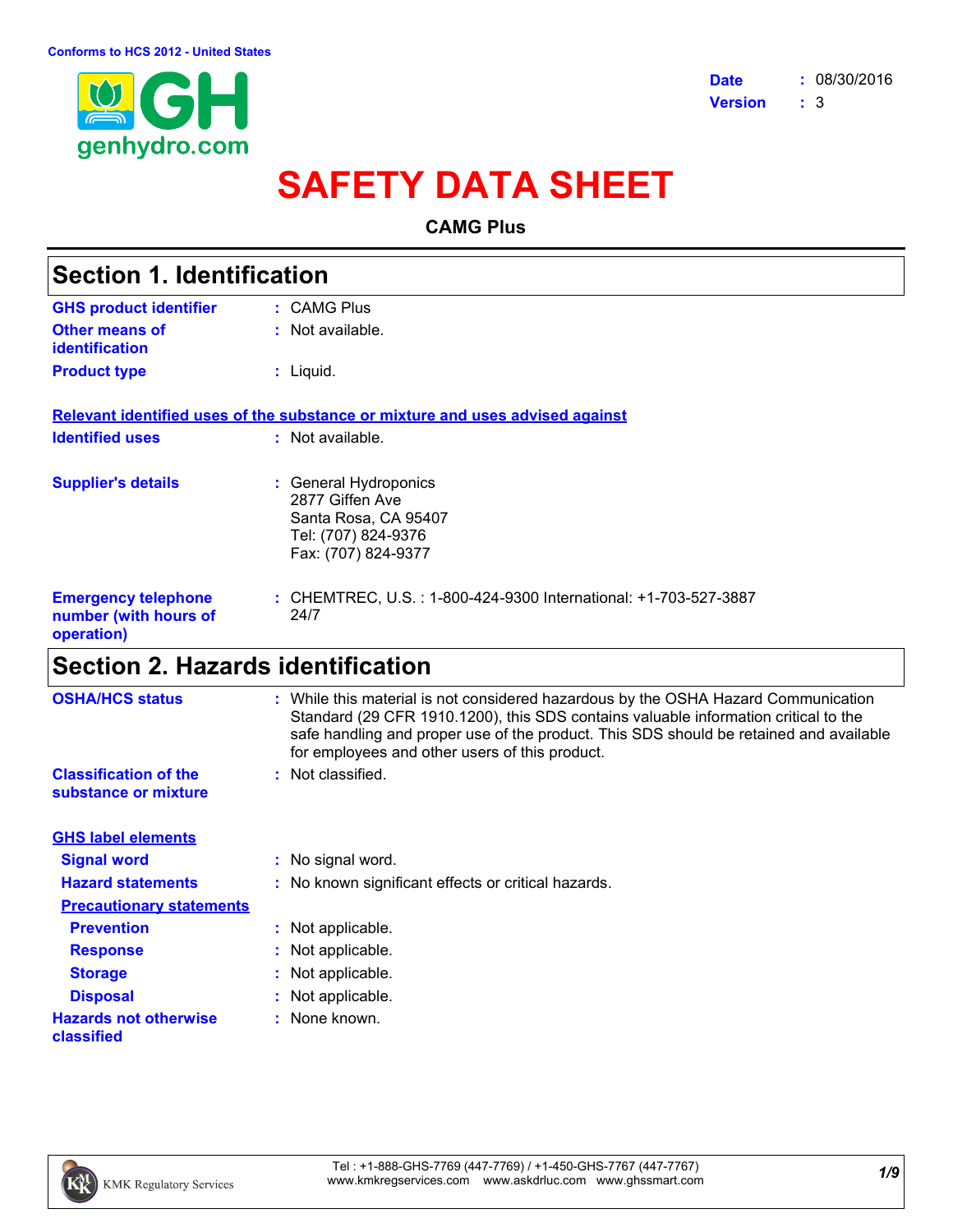

# **Section 3. Composition/information on ingredients**

**Substance/mixture**

**:** Mixture

**Other means of identification**

**:** Not available.

#### **CAS number/other identifiers**

**CAS number :** Not applicable.

**Product code :** Not available.

**There are no ingredients present which, within the current knowledge of the supplier and in the concentrations applicable, are classified as hazardous to health or the environment and hence require reporting in this section.**

**Occupational exposure limits, if available, are listed in Section 8.**

### **Section 4. First aid measures**

#### **Description of necessary first aid measures**

| <b>Eye contact</b>  | : Immediately flush eyes with plenty of water, occasionally lifting the upper and lower<br>eyelids. Check for and remove any contact lenses. Get medical attention if irritation<br>occurs.                                                                                                                  |
|---------------------|--------------------------------------------------------------------------------------------------------------------------------------------------------------------------------------------------------------------------------------------------------------------------------------------------------------|
| <b>Inhalation</b>   | : Remove victim to fresh air and keep at rest in a position comfortable for breathing. Get<br>medical attention if symptoms occur. In case of inhalation of decomposition products in<br>a fire, symptoms may be delayed. The exposed person may need to be kept under<br>medical surveillance for 48 hours. |
| <b>Skin contact</b> | : Flush contaminated skin with plenty of water. Get medical attention if symptoms occur.                                                                                                                                                                                                                     |
| <b>Ingestion</b>    | : Wash out mouth with water. Get medical attention if symptoms occur.                                                                                                                                                                                                                                        |

#### **Most important symptoms/effects, acute and delayed**

| <b>Potential acute health effects</b> |                                                     |
|---------------------------------------|-----------------------------------------------------|
| Eye contact                           | : No known significant effects or critical hazards. |
| <b>Inhalation</b>                     | : No known significant effects or critical hazards. |
| <b>Skin contact</b>                   | : No known significant effects or critical hazards. |
| <b>Ingestion</b>                      | : No known significant effects or critical hazards. |
| Over-exposure signs/symptoms          |                                                     |
| <b>Eye contact</b>                    | : No known significant effects or critical hazards. |
| <b>Inhalation</b>                     | : No known significant effects or critical hazards. |
| <b>Skin contact</b>                   | : No known significant effects or critical hazards. |
| <b>Ingestion</b>                      | : No known significant effects or critical hazards. |

|                                   | Indication of immediate medical attention and special treatment needed, if necessary |
|-----------------------------------|--------------------------------------------------------------------------------------|
| <b>Notes to physician</b>         | : Treat symptomatically.                                                             |
| <b>Specific treatments</b>        | : No specific treatment.                                                             |
| <b>Protection of first-aiders</b> | : No special protection is required.                                                 |
|                                   |                                                                                      |

**See toxicological information (Section 11)**

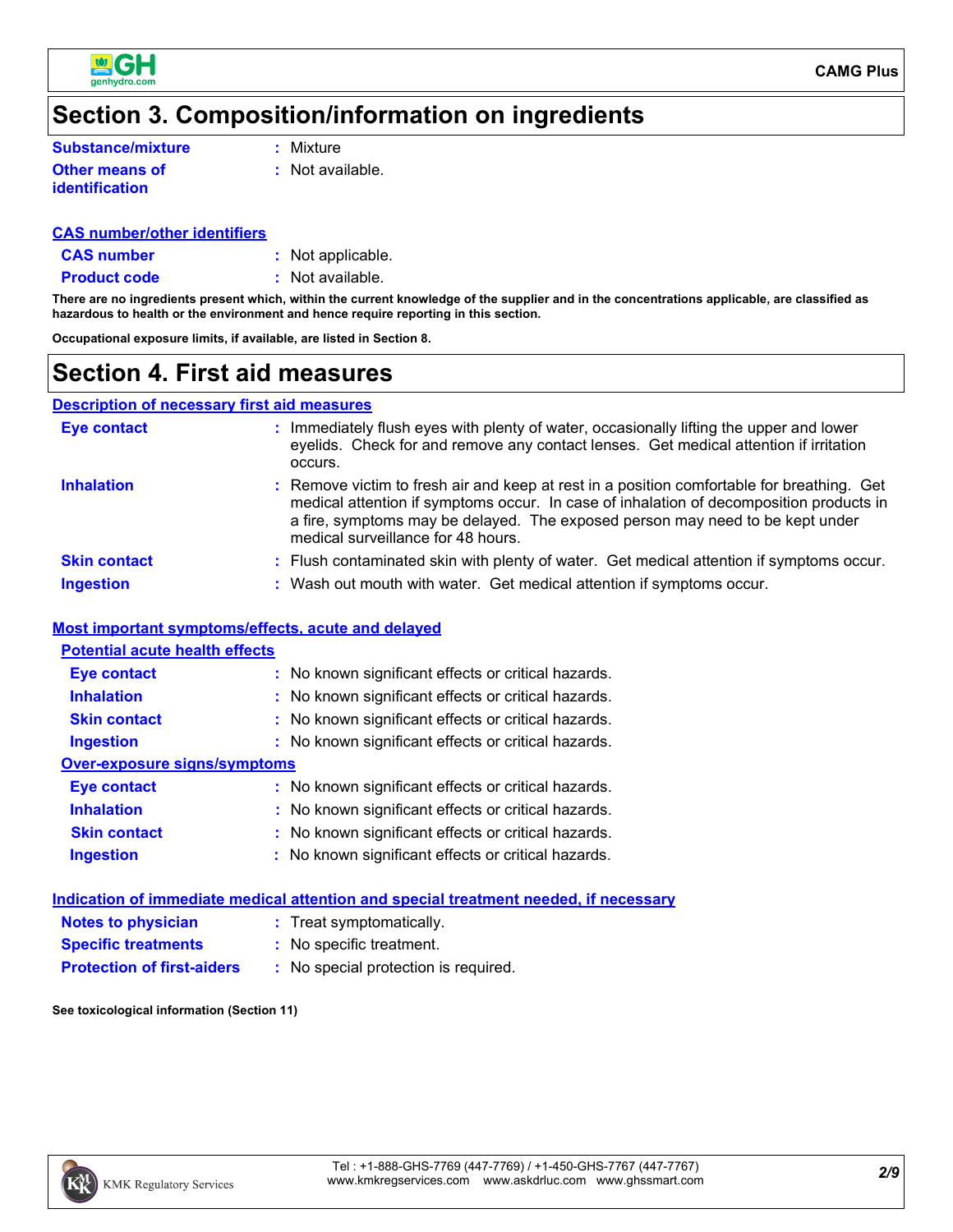

# **Section 5. Fire-fighting measures**

| <b>Extinguishing media</b>                               |                                                                                                                                                                          |
|----------------------------------------------------------|--------------------------------------------------------------------------------------------------------------------------------------------------------------------------|
| <b>Suitable extinguishing</b><br>media                   | : Use an extinguishing agent suitable for the surrounding fire.                                                                                                          |
| <b>Unsuitable extinguishing</b><br>media                 | : None known.                                                                                                                                                            |
| <b>Specific hazards arising</b><br>from the chemical     | : No specific fire or explosion hazard.                                                                                                                                  |
| <b>Hazardous thermal</b><br>decomposition products       | : Decomposition products may include the following materials:<br>nitrogen oxides<br>metal oxide/oxides                                                                   |
| <b>Special protective actions</b><br>for fire-fighters   | : No special measures are required.                                                                                                                                      |
| <b>Special protective</b><br>equipment for fire-fighters | : Fire-fighters should wear appropriate protective equipment and self-contained breathing<br>apparatus (SCBA) with a full face-piece operated in positive pressure mode. |

# **Section 6. Accidental release measures**

|                                                              | <b>Personal precautions, protective equipment and emergency procedures</b>                                                                                                                                                                                                                                                                                                                                                                                                                                                                                                                 |
|--------------------------------------------------------------|--------------------------------------------------------------------------------------------------------------------------------------------------------------------------------------------------------------------------------------------------------------------------------------------------------------------------------------------------------------------------------------------------------------------------------------------------------------------------------------------------------------------------------------------------------------------------------------------|
| For non-emergency<br>personnel                               | : Put on appropriate personal protective equipment.                                                                                                                                                                                                                                                                                                                                                                                                                                                                                                                                        |
| <b>For emergency responders :</b>                            | If specialized clothing is required to deal with the spillage, take note of any information in<br>Section 8 on suitable and unsuitable materials. See also the information in "For non-<br>emergency personnel".                                                                                                                                                                                                                                                                                                                                                                           |
| <b>Environmental precautions</b>                             | : Avoid dispersal of spilled material and runoff and contact with soil, waterways, drains<br>and sewers. Inform the relevant authorities if the product has caused environmental<br>pollution (sewers, waterways, soil or air).                                                                                                                                                                                                                                                                                                                                                            |
| <b>Methods and materials for containment and cleaning up</b> |                                                                                                                                                                                                                                                                                                                                                                                                                                                                                                                                                                                            |
| <b>Spill</b>                                                 | : Stop leak if without risk. Move containers from spill area. Prevent entry into sewers,<br>water courses, basements or confined areas. Wash spillages into an effluent treatment<br>plant or proceed as follows. Contain and collect spillage with non-combustible,<br>absorbent material e.g. sand, earth, vermiculite or diatomaceous earth and place in<br>container for disposal according to local regulations (see Section 13). Dispose of via a<br>licensed waste disposal contractor. Note: see Section 1 for emergency contact<br>information and Section 13 for waste disposal. |

# **Section 7. Handling and storage**

#### **Precautions for safe handling**

| <b>Protective measures</b>                       | : Put on appropriate personal protective equipment (see Section 8).                                                                                                                                                                                                    |
|--------------------------------------------------|------------------------------------------------------------------------------------------------------------------------------------------------------------------------------------------------------------------------------------------------------------------------|
| <b>Advice on general</b><br>occupational hygiene | : Eating, drinking and smoking should be prohibited in areas where this material is<br>handled, stored and processed. Workers should wash hands and face before eating,<br>drinking and smoking. See also Section 8 for additional information on hygiene<br>measures. |

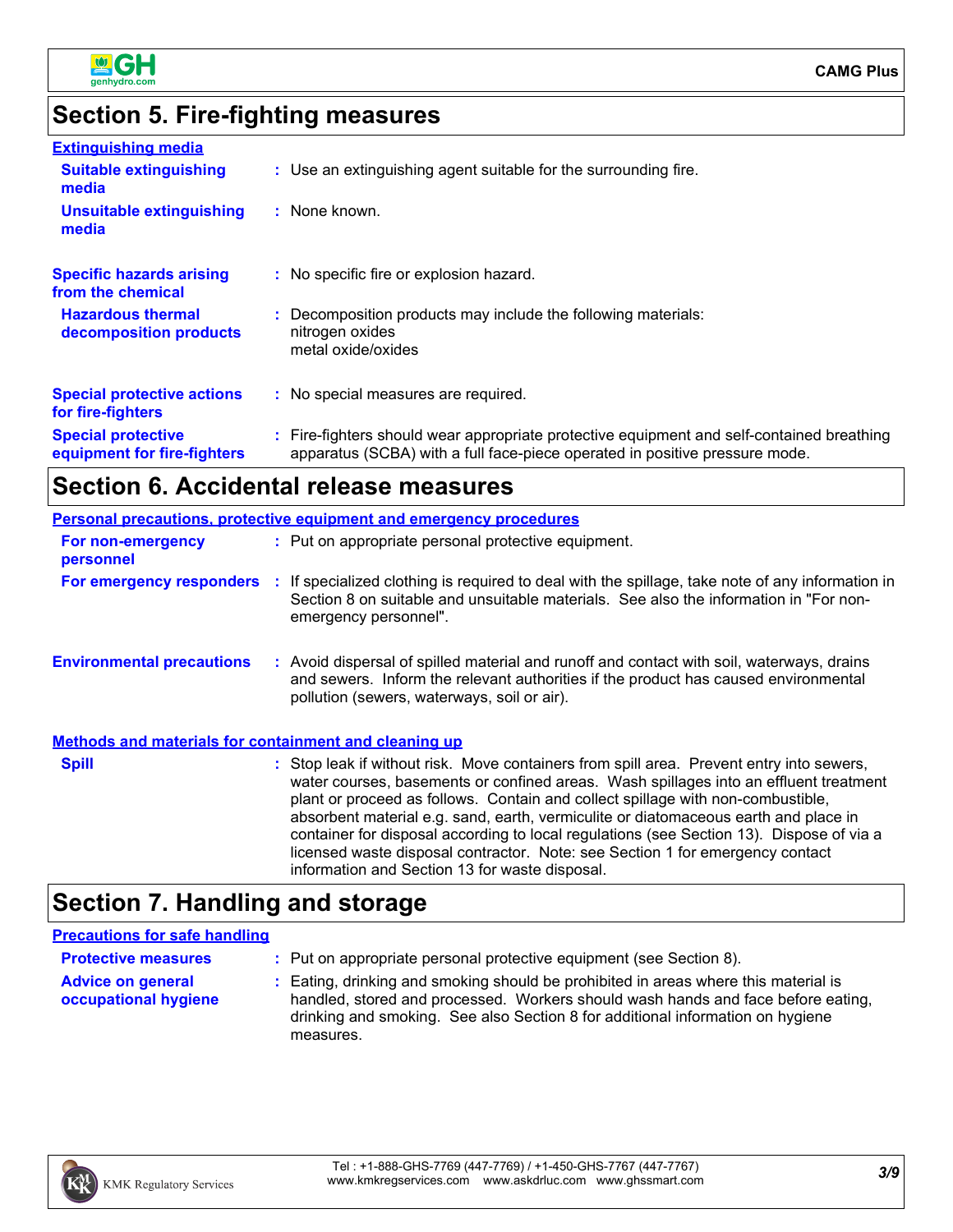

#### **Section 7. Handling and storage Conditions for safe storage, including any incompatibilities** Store in accordance with local regulations. Store in original container protected from **:** direct sunlight in a dry, cool and well-ventilated area, away from incompatible materials (see Section 10) and food and drink. Keep container tightly closed and sealed until ready for use. Containers that have been opened must be carefully resealed and kept upright to prevent leakage. Do not store in unlabeled containers. Use appropriate containment to avoid environmental contamination. **Section 8. Exposure controls/personal protection Hand protection** : Not required under normal conditions of use. Chemical-resistant, impervious gloves complying with an approved standard should be **:** worn at all times when handling chemical products if a risk assessment indicates this is necessary. Safety eyewear complying with an approved standard should be used when a risk **:** assessment indicates this is necessary to avoid exposure to liquid splashes, mists, gases or dusts. **Eye/face protection Respiratory protection : Body protection Personal protective equipment for the body should be selected based on the task being <b>Body** performed and the risks involved and should be approved by a specialist before handling this product. **Environmental exposure controls :** Emissions from ventilation or work process equipment should be checked to ensure they comply with the requirements of environmental protection legislation. **Appropriate engineering controls :** Good general ventilation should be sufficient to control worker exposure to airborne contaminants. Wash hands, forearms and face thoroughly after handling chemical products, before eating, smoking and using the lavatory and at the end of the working period. Ensure that eyewash stations and safety showers are close to the workstation location. **Hygiene measures : Control parameters Individual protection measures Occupational exposure limits Skin protection Other skin protection :** Appropriate footwear and any additional skin protection measures should be selected based on the task being performed and the risks involved and should be approved by a specialist before handling this product. None.

# **Section 9. Physical and chemical properties**

**Appearance**

**Physical state**

| : Liquid. [Aqueous solution.] |  |
|-------------------------------|--|
|-------------------------------|--|

| <b>Color</b>                     | Dark.                                |
|----------------------------------|--------------------------------------|
| Odor                             | : Pungent sweet.                     |
| <b>Odor threshold</b>            | $:$ Not available.                   |
| рH                               | : 4.5                                |
| <b>Melting point</b>             | : $-1^{\circ}C(30.2^{\circ}F)$       |
| <b>Boiling point</b>             | : $100^{\circ}$ C (212 $^{\circ}$ F) |
| <b>Flash point</b>               | $:$ Not available.                   |
| <b>Evaporation rate</b>          | : Not available.                     |
| <b>Flammability (solid, gas)</b> | $:$ Not available.                   |



*4/9* Tel : +1-888-GHS-7769 (447-7769) / +1-450-GHS-7767 (447-7767) www.kmkregservices.com www.askdrluc.com www.ghssmart.com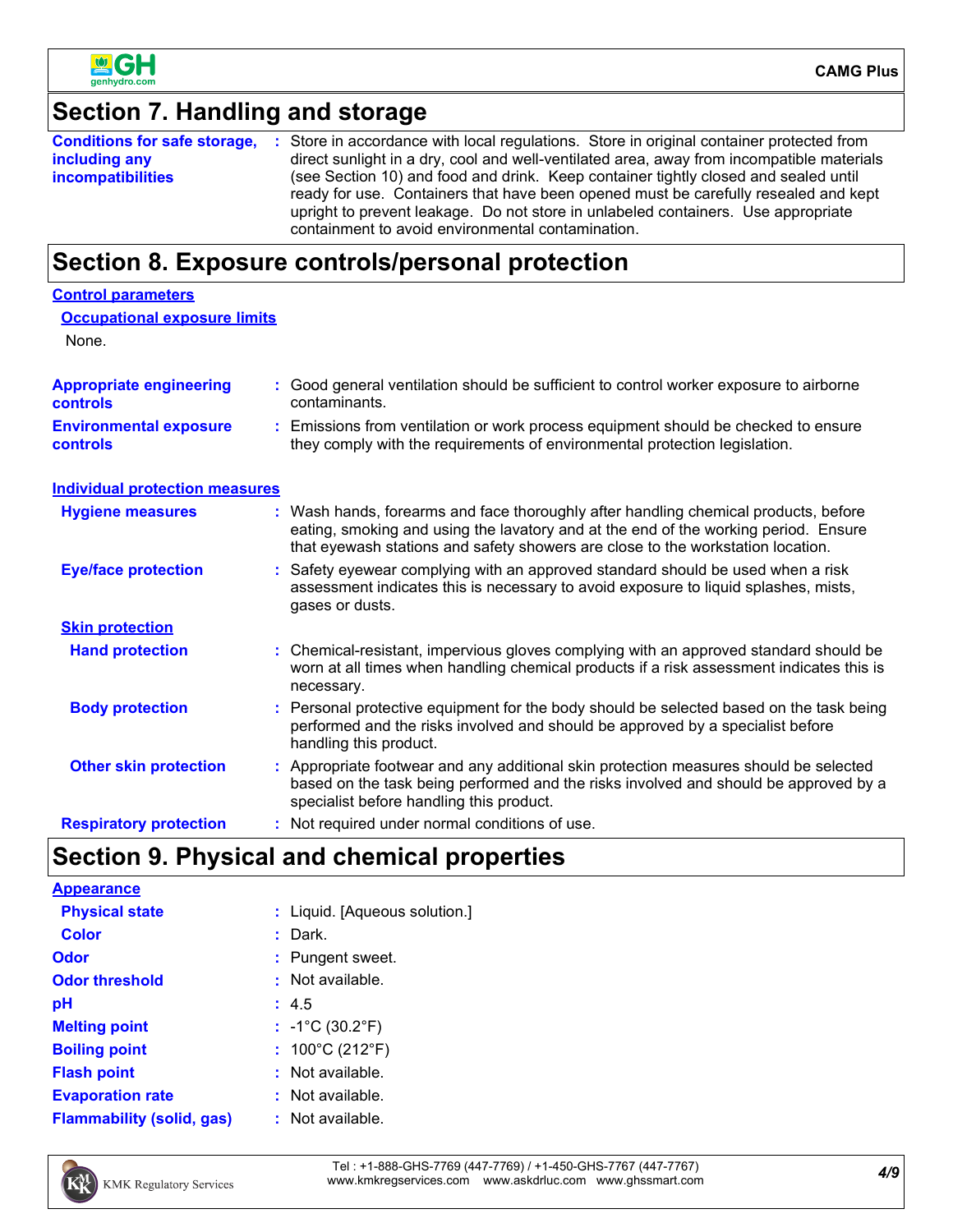

### **Section 9. Physical and chemical properties**

| Lower and upper explosive<br>(flammable) limits   | : Not available.    |
|---------------------------------------------------|---------------------|
| <b>Vapor pressure</b>                             | $:$ Not available.  |
| <b>Vapor density</b>                              | : Not available.    |
| <b>Relative density</b>                           | : 1.19              |
| <b>Solubility</b>                                 | : Soluble in water. |
| <b>Solubility in water</b>                        | $: 100$ g/l         |
| <b>Partition coefficient: n-</b><br>octanol/water | $:$ Not available.  |
| <b>Auto-ignition temperature</b>                  | $:$ Not available.  |
| <b>Decomposition temperature</b>                  | : Not available.    |
| <b>Viscosity</b>                                  | $:$ Not available.  |
|                                                   |                     |

# **Section 10. Stability and reactivity**

| <b>Reactivity</b>                            | : No specific test data related to reactivity available for this product or its ingredients.              |
|----------------------------------------------|-----------------------------------------------------------------------------------------------------------|
| <b>Chemical stability</b>                    | : The product is stable.                                                                                  |
| <b>Possibility of hazardous</b><br>reactions | : Under normal conditions of storage and use, hazardous reactions will not occur.                         |
| <b>Conditions to avoid</b>                   | : No specific data.                                                                                       |
| <b>Incompatible materials</b>                | : Reactive or incompatible with the following materials: oxidizing materials.                             |
| <b>Hazardous decomposition</b><br>products   | : Under normal conditions of storage and use, hazardous decomposition products should<br>not be produced. |

# **Section 11. Toxicological information**

#### **Information on toxicological effects**

#### **Acute toxicity**

There is no data available.

#### **Irritation/Corrosion**

There is no data available.

#### **Sensitization**

There is no data available.

#### **Mutagenicity**

There is no data available.

#### **Carcinogenicity**

There is no data available.

#### **Reproductive toxicity**

There is no data available.

#### **Teratogenicity**

There is no data available.

#### **Specific target organ toxicity (single exposure)**

There is no data available.

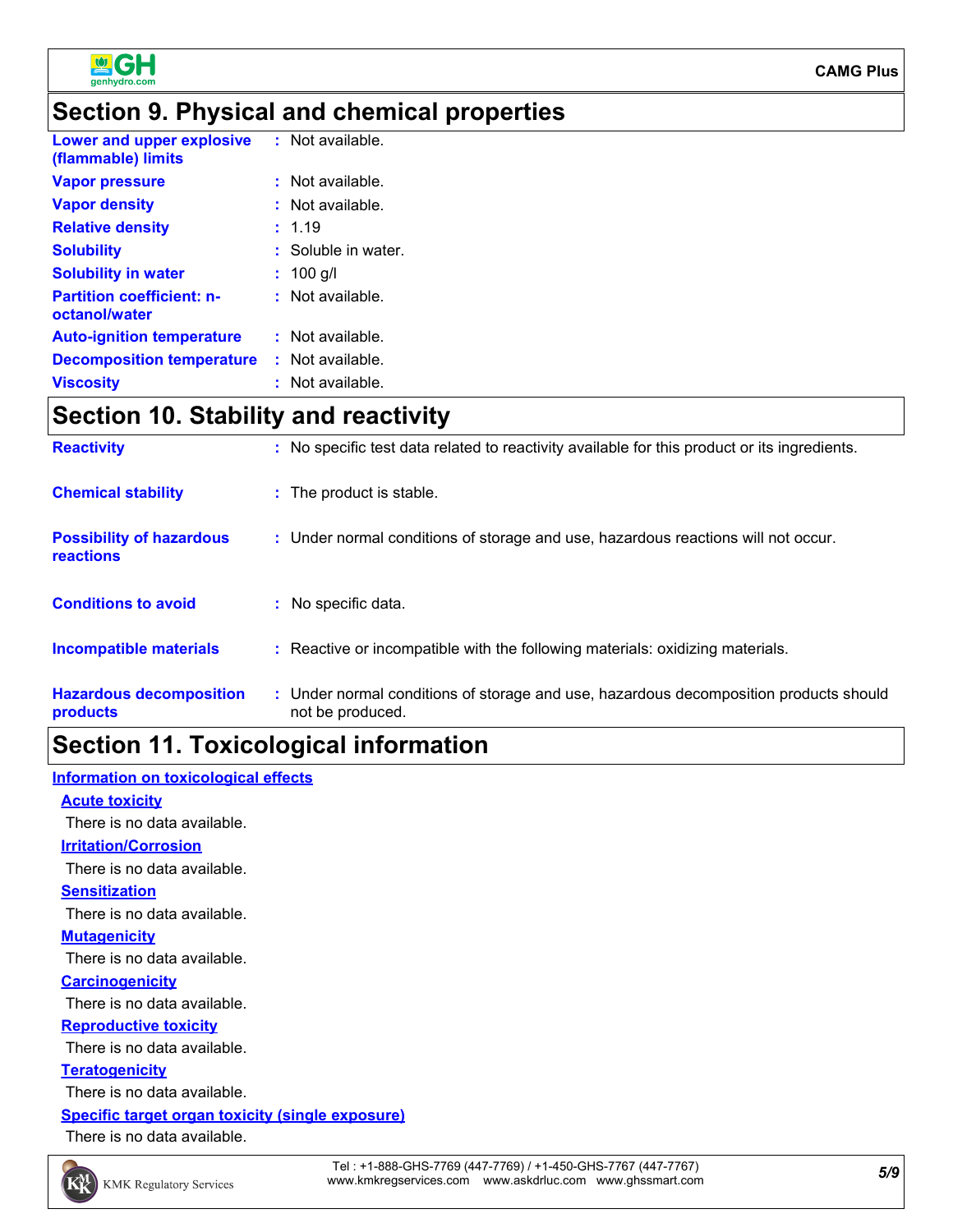

# **Section 11. Toxicological information**

| Specific target organ toxicity (repeated exposure) |
|----------------------------------------------------|
|----------------------------------------------------|

There is no data available.

#### **Aspiration hazard**

There is no data available.

| <b>Information on the likely</b><br>routes of exposure | : Dermal contact. Eye contact. Inhalation. Ingestion. |
|--------------------------------------------------------|-------------------------------------------------------|
| <b>Potential acute health effects</b>                  |                                                       |
| <b>Eye contact</b>                                     | : No known significant effects or critical hazards.   |
| <b>Inhalation</b>                                      | : No known significant effects or critical hazards.   |
| <b>Skin contact</b>                                    | : No known significant effects or critical hazards.   |
| <b>Ingestion</b>                                       | : No known significant effects or critical hazards.   |
|                                                        |                                                       |

| Symptoms related to the physical, chemical and toxicological characteristics |                                                     |  |  |
|------------------------------------------------------------------------------|-----------------------------------------------------|--|--|
| Eye contact                                                                  | : No known significant effects or critical hazards. |  |  |
| <b>Inhalation</b>                                                            | : No known significant effects or critical hazards. |  |  |
| <b>Skin contact</b>                                                          | : No known significant effects or critical hazards. |  |  |
| <b>Ingestion</b>                                                             | : No known significant effects or critical hazards. |  |  |

#### **Delayed and immediate effects and also chronic effects from short and long term exposure**

| <b>Short term exposure</b>              |                                                     |  |  |  |  |
|-----------------------------------------|-----------------------------------------------------|--|--|--|--|
| <b>Potential immediate</b><br>effects   | : No known significant effects or critical hazards. |  |  |  |  |
| <b>Potential delayed effects</b>        | : No known significant effects or critical hazards. |  |  |  |  |
| Long term exposure                      |                                                     |  |  |  |  |
| <b>Potential immediate</b><br>effects   | : No known significant effects or critical hazards. |  |  |  |  |
| <b>Potential delayed effects</b>        | : No known significant effects or critical hazards. |  |  |  |  |
| <b>Potential chronic health effects</b> |                                                     |  |  |  |  |
| General                                 | : No known significant effects or critical hazards. |  |  |  |  |
| <b>Carcinogenicity</b>                  | : No known significant effects or critical hazards. |  |  |  |  |
| <b>Mutagenicity</b>                     | : No known significant effects or critical hazards. |  |  |  |  |
| <b>Teratogenicity</b>                   | No known significant effects or critical hazards.   |  |  |  |  |
| <b>Developmental effects</b>            | : No known significant effects or critical hazards. |  |  |  |  |
| <b>Fertility effects</b>                | : No known significant effects or critical hazards. |  |  |  |  |

#### **Numerical measures of toxicity**

**Acute toxicity estimates**

There is no data available.

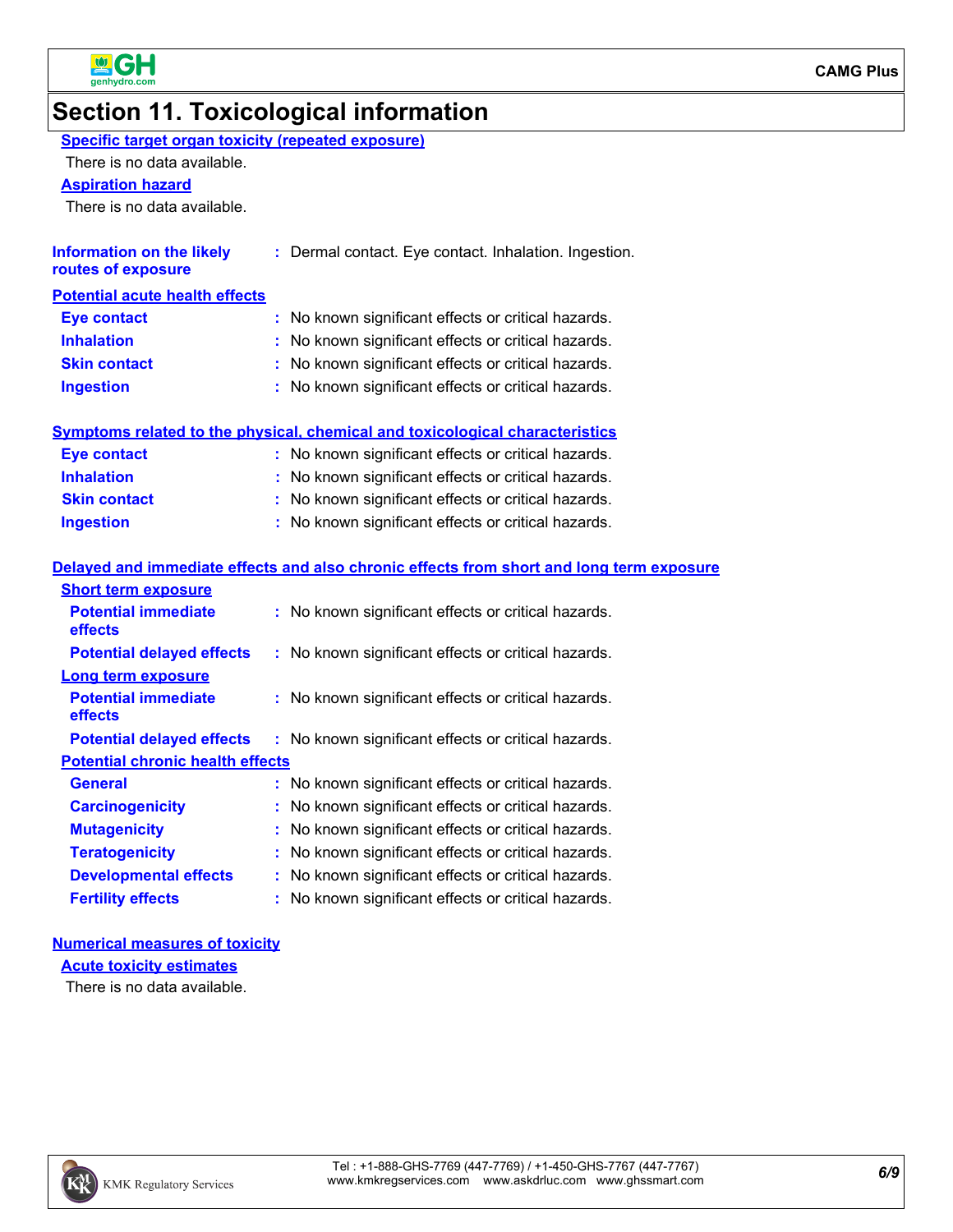

# **Section 12. Ecological information**

#### **Toxicity**

There is no data available.

#### **Persistence and degradability**

There is no data available.

#### **Bioaccumulative potential**

There is no data available.

#### **Mobility in soil**

| <b>Soil/water partition</b><br>coefficient (K <sub>oc</sub> ) | : There is no data available. |  |
|---------------------------------------------------------------|-------------------------------|--|
|                                                               |                               |  |

**Other adverse effects** : No known significant effects or critical hazards.

### **Section 13. Disposal considerations**

| <b>Disposal methods</b> | : The generation of waste should be avoided or minimized wherever possible. Disposal        |
|-------------------------|---------------------------------------------------------------------------------------------|
|                         | of this product, solutions and any by-products should comply with the requirements of       |
|                         | environmental protection and waste disposal legislation and any regional local authority    |
|                         | requirements. Dispose of surplus and non-recyclable products via a licensed waste           |
|                         | disposal contractor. Waste should not be disposed of untreated to the sewer unless          |
|                         | fully compliant with the requirements of all authorities with jurisdiction. Waste packaging |
|                         | should be recycled. Incineration or landfill should only be considered when recycling is    |
|                         | not feasible. This material and its container must be disposed of in a safe way. Empty      |
|                         | containers or liners may retain some product residues. Avoid dispersal of spilled           |
|                         | material and runoff and contact with soil, waterways, drains and sewers.                    |

### **Section 14. Transport information**

|                                      | <b>DOT Classification</b> | <b>IMDG</b>    | <b>IATA</b>    |
|--------------------------------------|---------------------------|----------------|----------------|
| <b>UN number</b>                     | Not regulated.            | Not regulated. | Not regulated. |
| <b>UN proper</b><br>shipping name    |                           |                |                |
| <b>Transport</b><br>hazard class(es) |                           | -              |                |
| <b>Packing group</b>                 | $\blacksquare$            |                |                |
| <b>Environmental</b><br>hazards      | No.                       | No.            | No.            |
| <b>Additional</b><br>information     |                           |                |                |

**AERG :** Not applicable.

**Special precautions for user Transport within user's premises:** always transport in closed containers that are **:** upright and secure. Ensure that persons transporting the product know what to do in the event of an accident or spillage.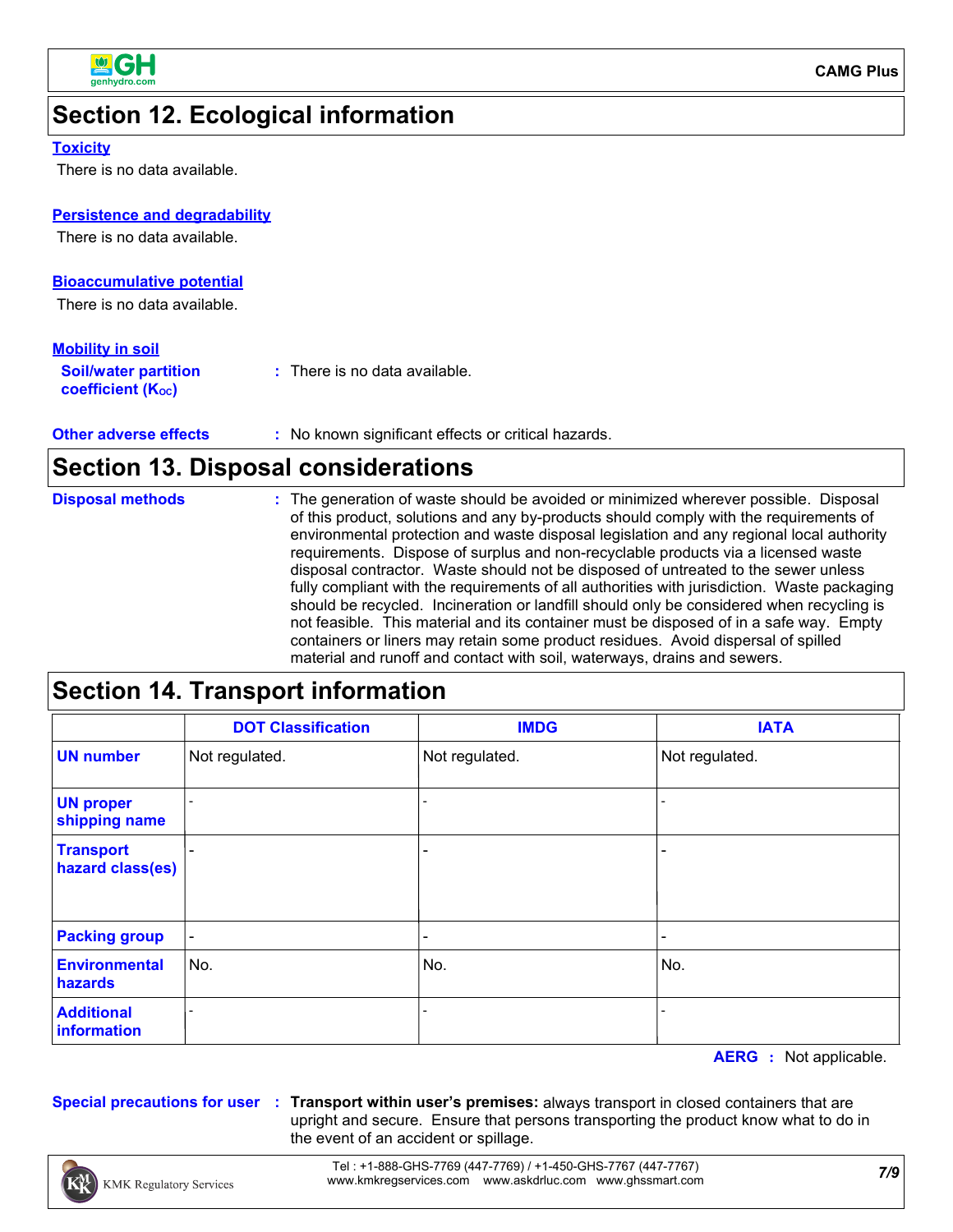

### **Section 15. Regulatory information**

| <b>U.S. Federal regulations</b>                                                   | : TSCA 8(a) CDR Exempt/Partial exemption: Not determined |                   |               |
|-----------------------------------------------------------------------------------|----------------------------------------------------------|-------------------|---------------|
|                                                                                   | United States inventory (TSCA 8b): Not determined.       |                   |               |
| <b>Clean Air Act Section 112</b><br>(b) Hazardous Air<br><b>Pollutants (HAPS)</b> | : Not listed                                             |                   |               |
| <b>Clean Air Act Section 602</b><br><b>Class I Substances</b>                     | : Not listed                                             |                   |               |
| <b>Clean Air Act Section 602</b><br><b>Class II Substances</b>                    | : Not listed                                             |                   |               |
| <b>DEA List I Chemicals</b><br>(Precursor Chemicals)                              | : Not listed                                             |                   |               |
| <b>DEA List II Chemicals</b><br><b>(Essential Chemicals)</b>                      | : Not listed                                             |                   |               |
| <b>SARA 302/304</b>                                                               |                                                          |                   |               |
| <b>Composition/information on ingredients</b>                                     |                                                          |                   |               |
| No products were found.                                                           |                                                          |                   |               |
| <b>SARA 304 RQ</b>                                                                | : Not applicable.                                        |                   |               |
| <b>SARA 311/312</b>                                                               |                                                          |                   |               |
| <b>Classification</b>                                                             | : Not applicable.                                        |                   |               |
| <b>SARA 313</b>                                                                   |                                                          |                   |               |
|                                                                                   | <b>Product name</b>                                      | <b>CAS number</b> | $\frac{9}{6}$ |
| <b>Form R - Reporting</b><br>requirements                                         | Magnesium nitrate hexahydrate                            | 13446-18-9        | ≥10 - ≤25     |

SARA 313 notifications must not be detached from the SDS and any copying and redistribution of the SDS shall include copying and redistribution of the notice attached to copies of the SDS subsequently redistributed.

Magnesium nitrate hexahydrate 13446-18-9 210 - ≤25

#### **State regulations**

| <b>Massachusetts</b>       | : None of the components are listed. |
|----------------------------|--------------------------------------|
| <b>New York</b>            | : None of the components are listed. |
| <b>New Jersey</b>          | : None of the components are listed. |
| <b>Pennsylvania</b>        | : None of the components are listed. |
| <b>California Prop. 65</b> |                                      |
|                            |                                      |

No products were found.

**Supplier notification**

### **Section 16. Other information**

#### **Procedure used to derive the classification**

| <b>Classification</b> | <b>Justification</b> |
|-----------------------|----------------------|
| Not classified.       |                      |

#### **History**

**Date of issue mm/dd/yyyy :** 08/30/2016